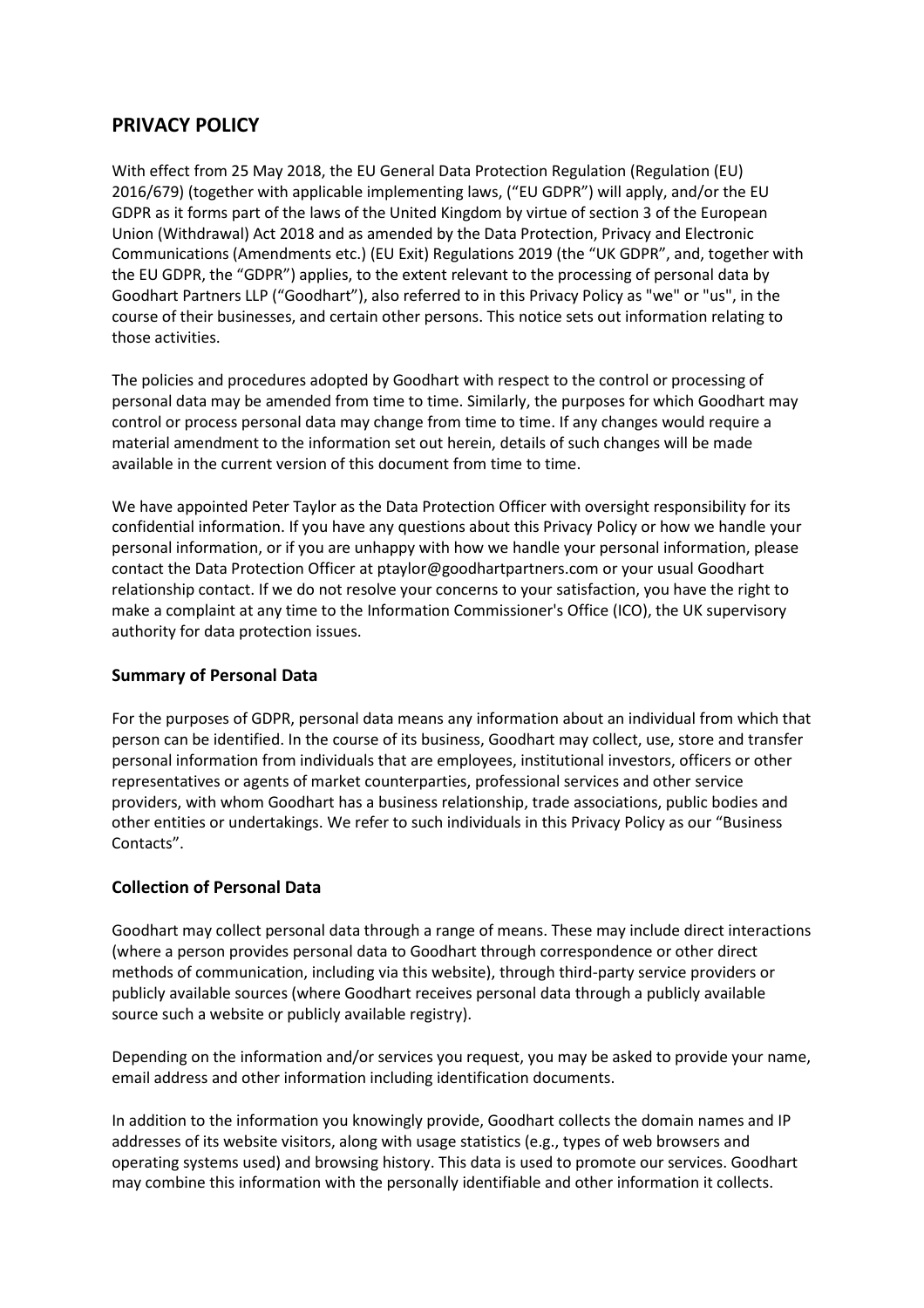We ask that you do not disclose any such information to us if you are uncomfortable with it being stored on our systems to comply with our regulatory obligations.

# **Use of Personal Data**

By using any of Goodhart's services, including this website, and by providing Goodhart with any personal information, you are consenting to the use of your personal information as set out in this Privacy Policy. Please do not send Goodhart any personal information if you do not want that information to be used in this way.

Goodhart will only process personal data in circumstances where it has established a lawful basis under GDPR to do so. These circumstances include where the processing of the relevant data relates to a legitimate interest of Goodhart, further described below. In such circumstances Goodhart will have established that the processing is necessary for the relevant purpose, and not inconsistent with the interests, rights or freedoms of a relevant data subject.

In accordance with the above, Goodhart may use your personal information to:

- communicate with Business Contacts in relation to, or to facilitate the provision of, our services; the legal basis for this will be for performing a contract we have entered with you personally, or in furtherance of your and our legitimate interests;
- communicate with Business Contacts to provide you with information about Goodhart and relevant events or research organised or produced by us, unless you have indicated to us that you do not wish to receive such information;
- process identification details of certain Business Contacts in order to confirm their identities, which is an anti-fraud measure to comply with our legal obligations;
- check identification details of Business Contacts against databases of individuals who are subject to sanctions, classified as "politically exposed persons", or have committed crimes and to follow up any suspicions, in order to ensure that we comply with our anti-money laundering and terrorism obligations and to avoid fraud itself; and
- meet our other compliance and regulatory duties, for example to retain certain records.

Goodhart may also use your personal information in the following situations, which are likely to be rare: where Goodhart needs to protect your interests (or someone else's interests, such as a corporate client we have in common); or where it is needed in the public interest or for official purposes.

There may be overlap in the circumstances in which Goodhart use the same information about you.

In addition, Goodhart may also control or process personal data where necessary to comply with legal or regulatory obligations applicable under the laws of the United Kingdom (the "UK"), European Union or any member state of the EEA.

Goodhart will only use your personal information for the purposes that it has been collected for, unless it reasonably considers that it needs to use it for another reason and that reason is compatible with the original purpose of the control or processing. If Goodhart needs to control or process personal data for an unrelated purpose, it will use its reasonable endeavours to notify affected persons and to explain the basis on which it is permitted to undertake the same.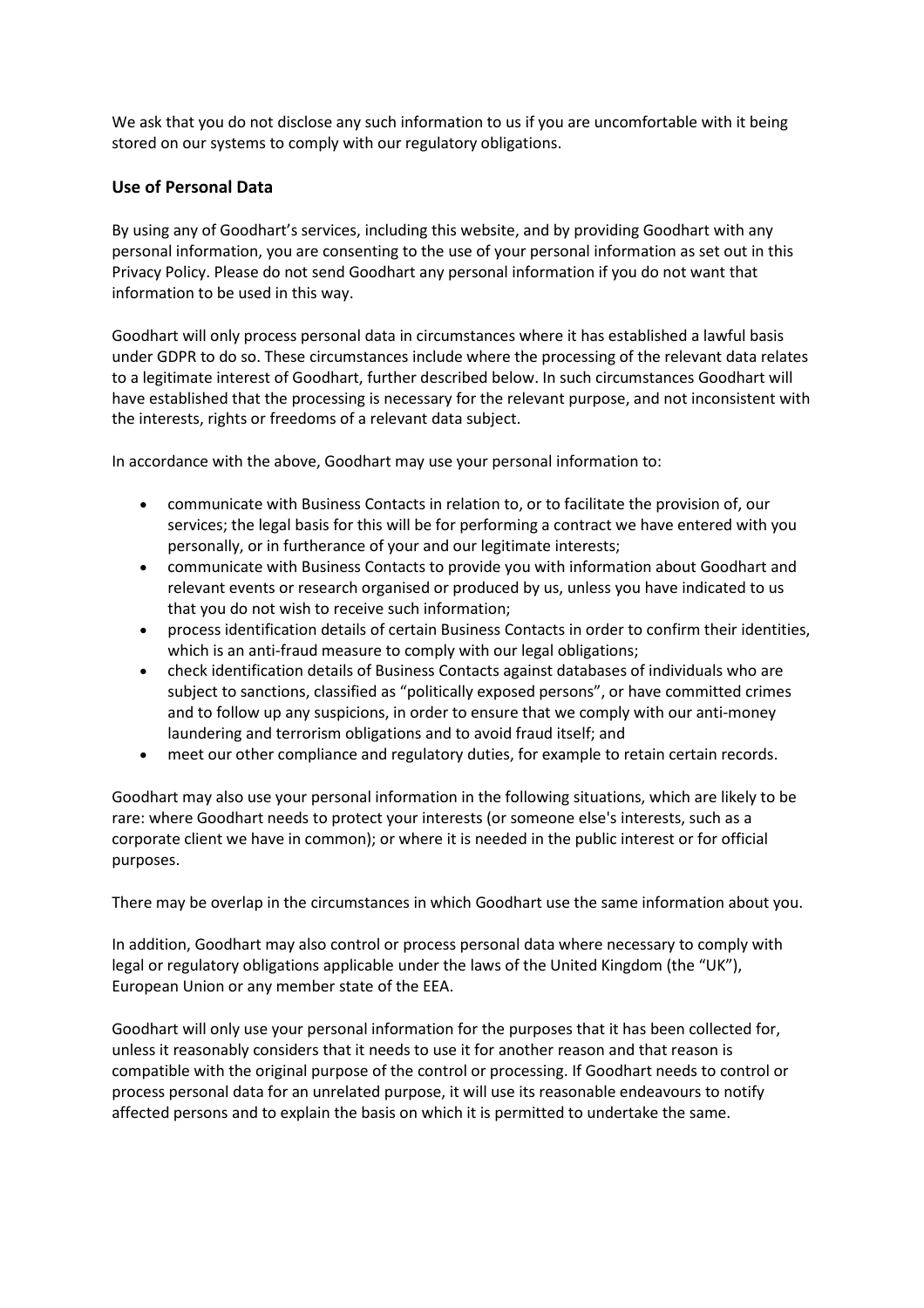Please note that Goodhart may process your personal information without your knowledge or consent, in compliance with the above rules, where this is required or permitted by law or regulation.

# **Disclosure of Personal Data**

Goodhart may share your personal data with certain third parties for the purposes set out above. The relevant third parties with whom such personal data may be shared include entities appointed to provide services to our funds, Goodhart and our affiliates, and regulatory, legal and tax authorities. Further details of the third parties with whom personal data may be shared are available on request from Goodhart. Wherever possible, personal data will only be disclosed by Goodhart to a third party in circumstances where that third party has agreed to respect the security of personal data and treat it in accordance with applicable law. Goodhart will seek to ensure that third parties to whom any personal data may be disclosed will not use personal data for their own purposes and only process personal data for specified purposes and otherwise in accordance with the instructions of Goodhart and/or with the GDPR.

#### **Transfer of Personal Data outside the UK and/or European Economic Area**

The activities of Goodhart are such that it may be necessary for personal data to be transferred and/or processed outside the UK and/or European Economic Area (the "EEA"). In circumstances where Goodhart transfers personal data outside the UK and/or EEA, it will seek to ensure a similar degree of protection is afforded to it by ensuring that personal data is generally transferred only to persons in countries outside the UK and/or the EEA in one of the following circumstances:

- to persons and undertakings in countries that have been deemed to provide an adequate level of protection for personal data by the European Commission and / or the Secretary of State in the UK;
- to persons and undertakings to whom the transfer of such personal data is made pursuant to a contract that is compliant with the model contracts for the transfer of personal data to third countries from time to time approved by the European Commission and / or the Secretary of State in the UK;
- if otherwise in compliance with the GDPR, for example where you have consented to the transfer.

# **Data Security**

We have put in place measures to protect the security of your information. Details of these measures are included in our policies which cover the following:

- management and organisation of information security;
- classification of data which includes data handling rules;
- staff training on responsibilities connected to information security and the reporting of any information security incidents;
- physical and environmental security; and
- systems security, including backups, virus protection and access controls.

#### **Data Retention**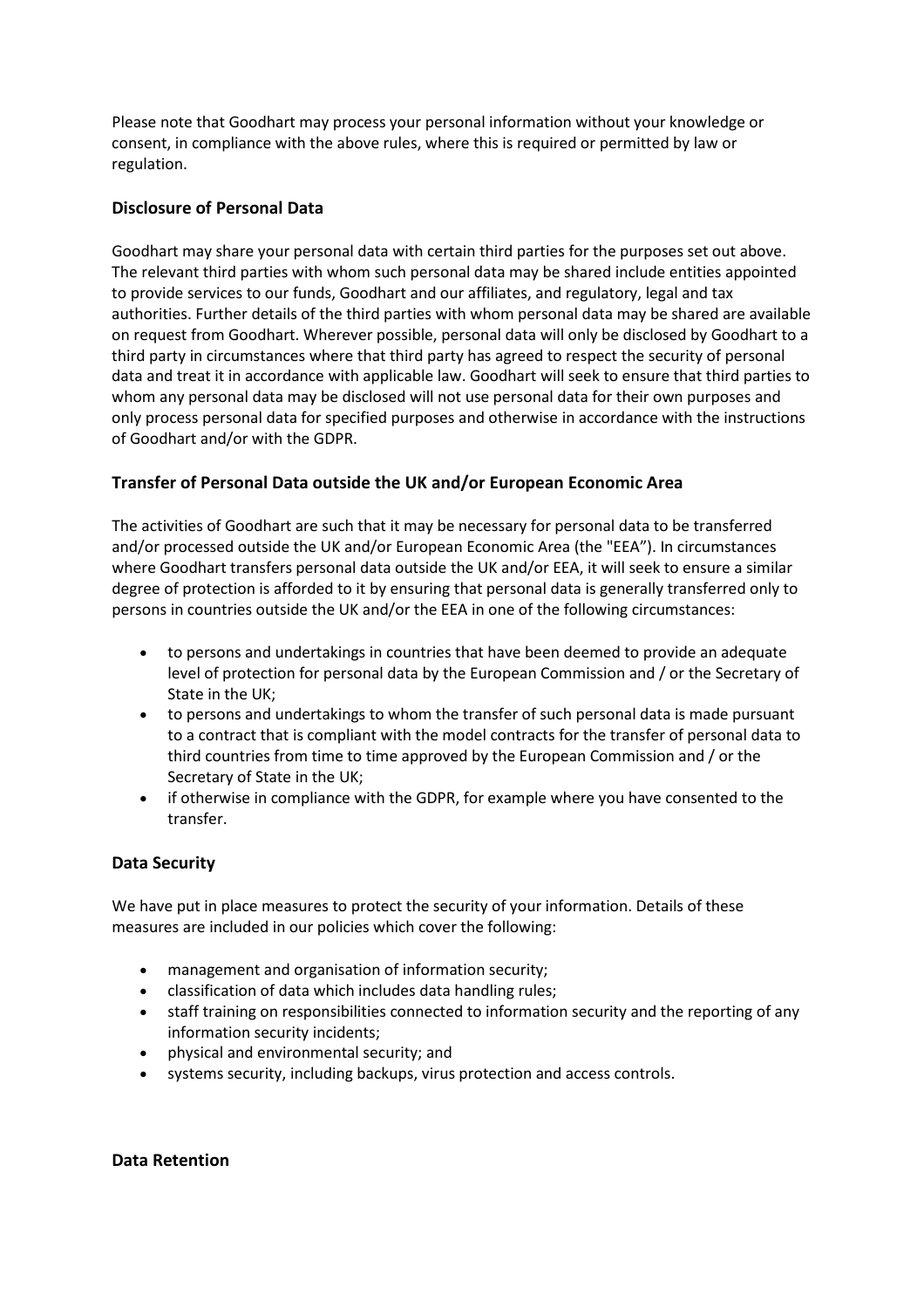Goodhart will retain personal data for as long as necessary to fulfil the purposes for which it has been collected. This will include any period of retention required to satisfy any legal, regulatory, taxation, accounting, regulatory or reporting requirement applicable to Goodhart.

In determining the appropriate retention period for any personal data, Goodhart will consider the amount, nature and sensitivity of the data, the potential risk of harm from unauthorised use or disclosure of the data, the purpose for which the relevant data is being processed, the extent to which the purposes for which the relevant data is being processed can be achieved by other means and any applicable legal requirements. Without prejudice to the generality of the forgoing, Goodhart have determined that it will retain records for at least five years, in accordance with the rules, requirements and guidance of the United Kingdom Financial Conduct Authority.

# **Rights of Persons**

Your rights in connection with personal information under certain circumstances, by law you have the right to:

- Request access to your personal information. This enables you to receive a copy of the personal information we hold about you and to check that we are lawfully processing it.
- Request correction of the personal information that we hold about you. This enables you to have any incomplete or inaccurate information we hold about you corrected.
- Request erasure of your personal information. This enables you to ask us to delete or remove personal information where there is no good reason for us continuing to process it. You also have the right to ask us to stop processing personal information where we are relying on a legitimate interest and there is something about your particular situation which makes you want to object to processing on this ground.
- Request the restriction of processing of your personal information. This enables you to ask us to suspend the processing of personal information about you, for example if you want us to establish its accuracy or the reason for processing it.
- Request the transfer of your personal information to another party. You can exercise these rights by contacting your usual Goodhart relationship contact.

In the limited circumstances where you may have provided your consent to the collection, processing and transfer of your personal information for a specific purpose, you have the right to withdraw your consent for that specific processing at any time. To withdraw your consent, please contact your usual Goodhart relationship contact. Once we have received notification that you have withdrawn your consent, we will no longer process your information for the purpose or purposes you originally agreed to, unless we have another legitimate basis for doing so in law.

We operate an email mailing list program, used to inform you about products, services and/or news we supply or publish. You can change your preferences for receiving group marketing emails, news/updates and other information from us at any time. You can unsubscribe at any time through an automated online service or, if this is not available, by contacting us.

Email marketing messages may contain tracking beacons / tracked clickable links or similar server technologies in order to track subscriber activity. Where used, such marketing messages may record a range of subscriber data relating to engagement, geographic, demographics and already stored subscriber data.

Please note that we may use your marketing and content preferences, and other information you provide to us in order to build a profile for you. We may supplement this profile with information